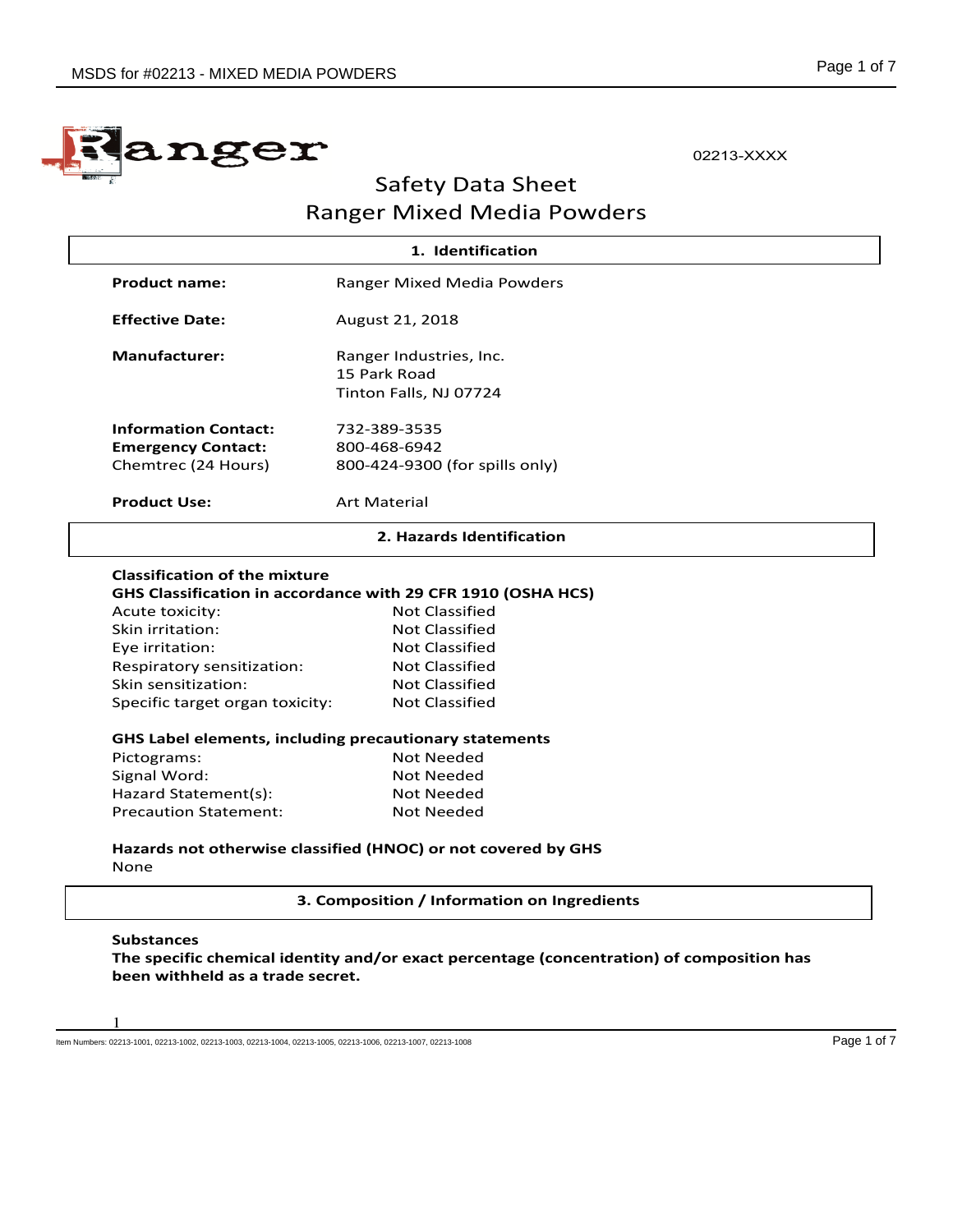### **4. First Aid Measures**

#### **General advice**

This product is not expected to produce any unusual hazards during normal use. If you feel unwell, seek medical advice. Consult a physician.

#### **If inhaled**

If breathed in, move person into fresh air. If not breathing, give artificial respiration.

#### **In case of skin contact**

Not a skin irritant.

### **In case of eye contact**

Rinse immediately with plenty of water for at least 15 minutes, occasionally lifting the upper and lower eyelids. Do not rub eyes and seek medical attention if irritation develops or persists.

#### **If swallowed**

Never give anything by mouth to an unconscious person. Rinse mouth with water. Consult a physician.

#### **Most important symptoms and effects, both acute and delayed**

Under normal conditions of intended use, this product is not expected to be a health risk.

#### **Indication of any immediate medical attention and special treatment needed** No additional information available.

#### **5. Fire Fighting Measures**

#### **Suitable extinguishing media**

Use water spray, dry chemical, carbon dioxide, or chemical foam. **Special hazards arising from the substance or mixture** Combustion may produce carbon monoxide.

#### **Advice for firefighters**

#### **Precautionary measures**

Wear self-contained breathing apparatus when entering area unless atmosphere is proved to be safe.

#### **Fire-fighting equipment/instructions**

Exercise caution when fighting any chemical fire.

# **Protection during firefighting**

Do not enter fire area without proper protective equipment, including respiratory protection.

#### **6. Accidental Release Measures**

## Sweep or gather up material and place in proper container for disposal or recovery.

 $\mathfrak{D}$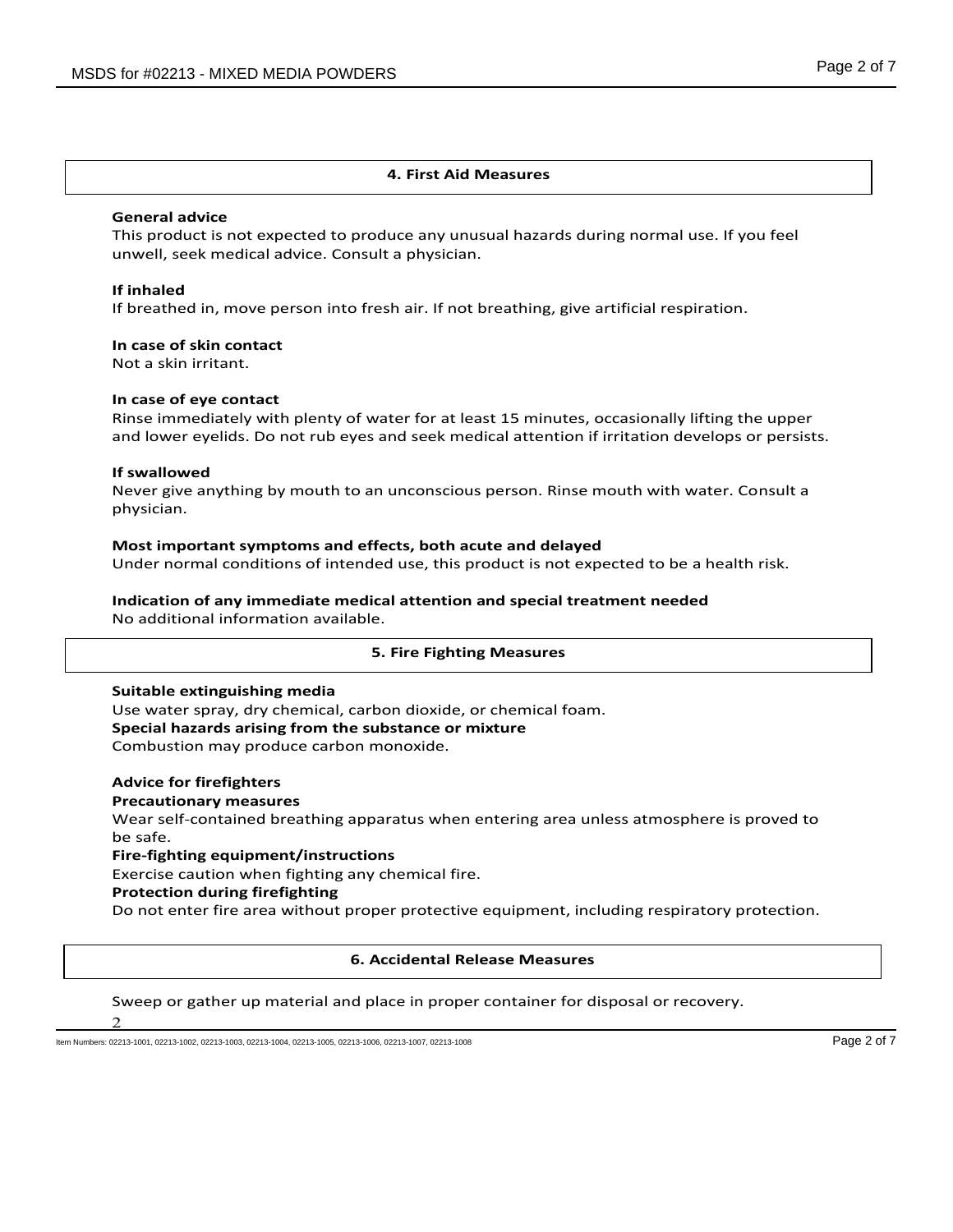### **7. Handling and Storage**

# **Precautions for safe handling**

No special precautionary measures should be needed under anticipated conditions of use. Minimize dust generation and accumulation.

#### **Conditions for safe storage, including any incompatibilities**

Store away from excessive heat and sources of ignition. No other precautionary measures should be needed under anticipated conditions of use.

# **Specific end use(s)**

No further information available.

#### **8. Exposure Controls / Personal Protection**

# **Control parameters**

Not Known

# **Exposure controls**

#### **Appropriate engineering controls**

Handle in accordance with good industrial hygiene and safety practice. Wash hands before breaks and at the end of the workday.

#### **Personal protective equipment (PPE)**

#### **Eye/face protection**

Eye protection is not required under normal usage.

#### **Skin and body protection**

Skin and body protection is not required under normal usage. Wash with water and soap and rinse thoroughly after use.

#### **Hand protection**

Hand protection is not required under normal usage. Wash with water and soap and rinse thoroughly after use.

#### **Respiratory protection**

No respirator is required under normal conditions of use. Under conditions of frequent use or heavy exposure, respiratory protection may be needed.

#### **Control of environment exposure** Not needed.

**Hygiene measures**



Item Numbers: 02213-1001, 02213-1002, 02213-1003, 02213-1004, 02213-1006, 02213-1006, 02213-1007, 02213-1008 Page 3 of 7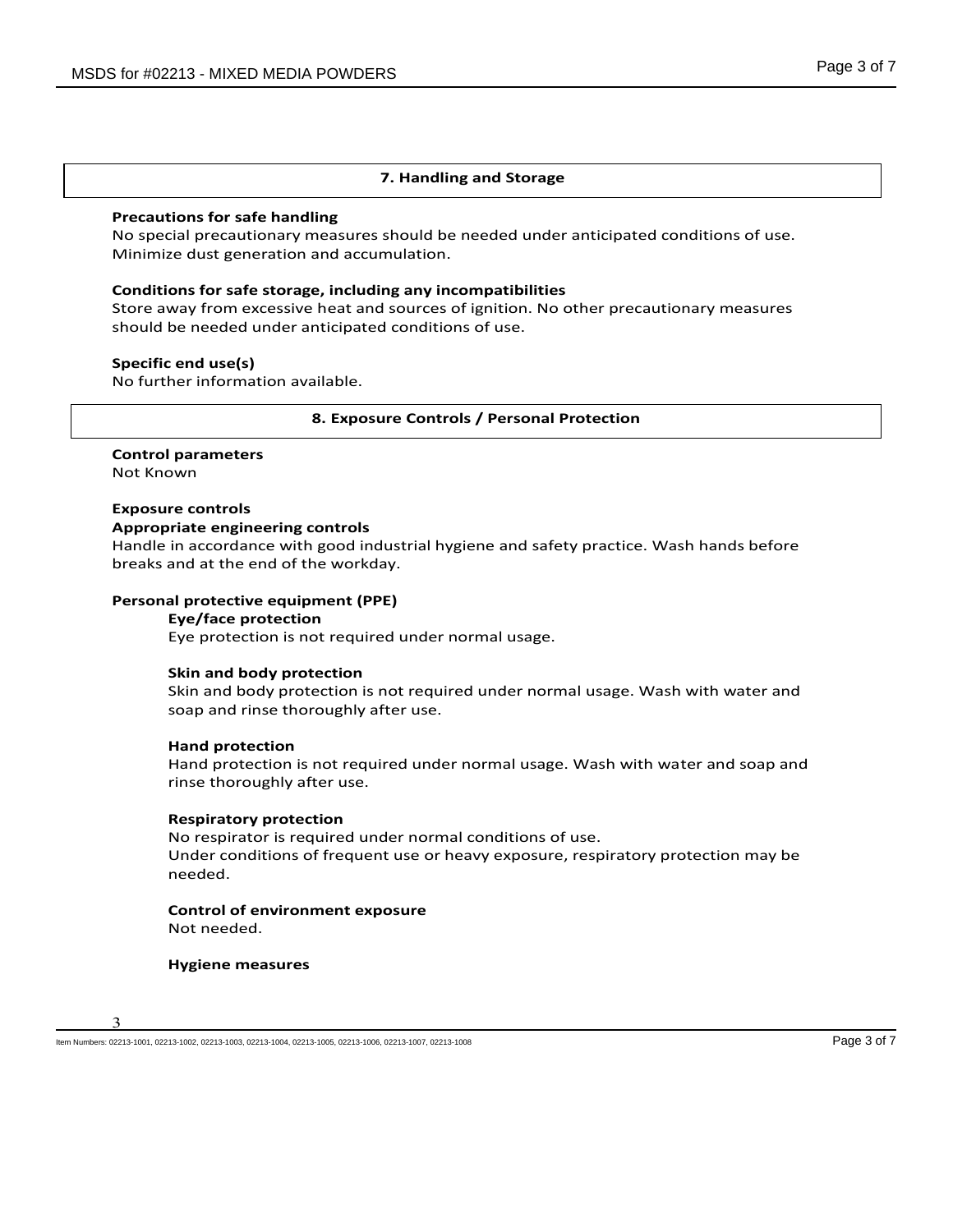Handle in accordance with good industrial hygiene and safety practice. Wash hands before breaks and at the end of workday. Keep away from foodstuffs, beverages, and food.

#### **9. Physical and Chemical Properties**

#### **Information on basic physical and chemical properties**

| Appearance              | Pigmented powder                       |
|-------------------------|----------------------------------------|
| Color                   | Various (See Section 16 for full list) |
| Odor                    | Odorless                               |
| <b>Boiling Point</b>    | Not applicable                         |
| <b>Freezing Point</b>   | Not applicable                         |
| State (pH)              | Not applicable                         |
| <b>Specific Gravity</b> | Not applicable                         |
| Viscosity               | Not applicable                         |
| Flashpoint              | Not applicable                         |
| Vapor Pressure          | Not applicable                         |
| <b>Vapor Density</b>    | Not determined                         |
| Solubility in Water     | Insoluble                              |
|                         |                                        |

#### **10. Stability and Reactivity**

#### **Precautions for safe handling**

Not known.

**Chemical stability** Stable under recommended storage conditions.

# **Possibility of hazardous reactions**

Not known.

#### **Conditions to avoid** Do not freeze

**Incompatible materials** Strong acids, strong bases, strong oxidizers

#### **Hazardous decomposition products**

After water is evaporated, decomposition or combustion of the dry solids may generate irritating vapors,  $CO$ ,  $CO<sub>2</sub>$ , ammonia, and hydrocarbons.

#### **11. Toxicological Information**

# **Information on toxicological effects Acute toxicity** Not known.

4

Item Numbers: 02213-1001, 02213-1002, 02213-1003, 02213-1004, 02213-1005, 02213-1006, 02213-1007, 02213-1008 Page 4 of 7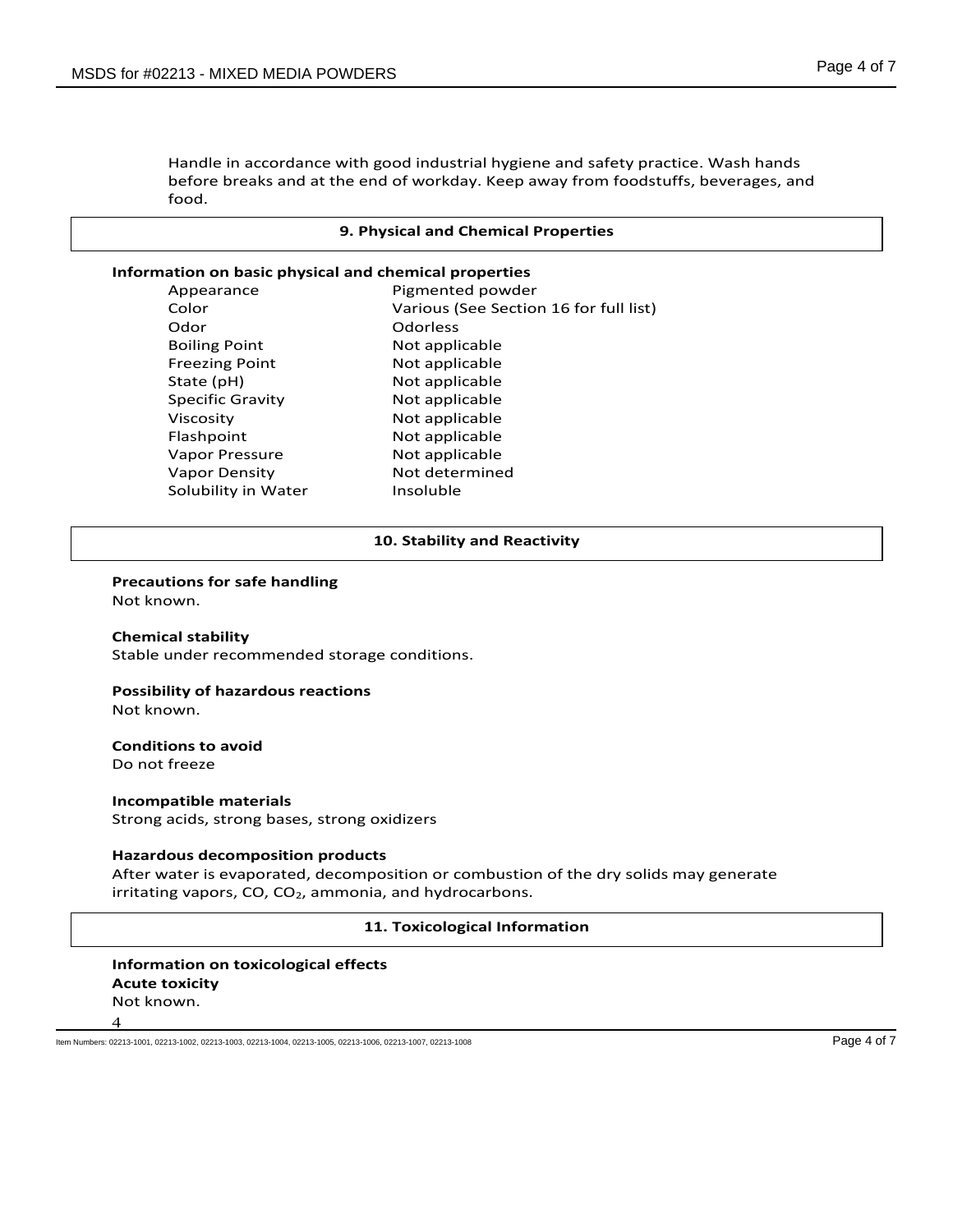Not a skin irritant

**Serious eye damage/eye irritation**

Direct eye contact may cause irritation

**Respiratory or skin sensitization** Not known

# **Germ cell mutagenicity**

Not known

#### **Carcinogenicity**

| IARC:  | Not known |
|--------|-----------|
| ACGIH: | Not known |
| NTP:   | Not known |
| OSHA:  | Not known |

#### **Reproductive toxicity**

Not known **Specific target organ toxicity-single exposure** Not known

**Specific target organ toxicity-repeated exposure** Not known

**Additional information** None

# **12. Ecological Information**

#### **Toxicity**

Avoid release to the environment.

**Persistence and degradability** Not known

**Bioaccumulative potential** Not known

**Mobility in soil** Not known

# **Results of PBT and vPvB assessment** Not known

5

Item Numbers: 02213-1001, 02213-1002, 02213-1003, 02213-1004, 02213-1005, 02213-1006, 02213-1007, 02213-1008 Page 5 of 7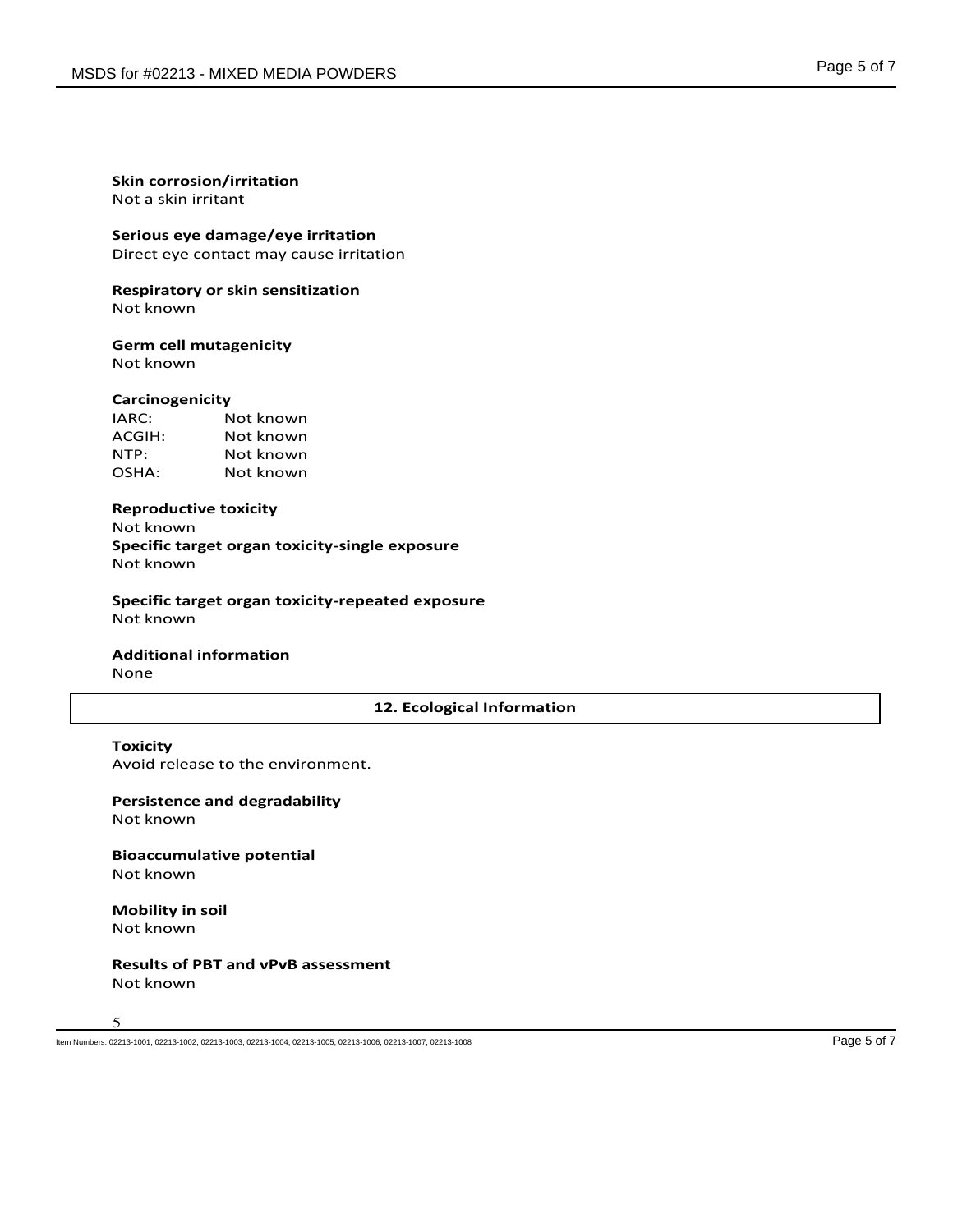# **Other adverse effects**

Not known

#### **13. Disposal Information**

# **Waste treatment methods Product** Dispose of in a manner consistent with Federal, State, and Local Regulations. **Contaminated packaging** Destroy at an authorized site. Follow general procedures consistent with Federal, State, and Local Regulations

#### **14. Transportation Information**

**DOT Non-Bulk** This regulation does not apply to the non-bulk material **IMDG** This regulation does not apply to the non-bulk material **ICAO/IATA** This regulation does not apply to the non-bulk material

*This information is not intended to convey all specific regulatory or operational requirements/information relating to this product. It is the responsibility of the transporting organization to follow all applicable laws, regulations, and rules relating to the transportation of the materials.* 

#### **15. Regulatory Information**

**SARA 302 Components** None are listed.

#### **SARA 313 Components** None are listed.

**SARA311/312 Hazards**

None are listed.

6

**Massachusetts Right To Know Components** None

# **New Jersey Right To Know Components** None

# **California Prop. 65 Components** None

#### **16. Other Information**

# **Product Information**